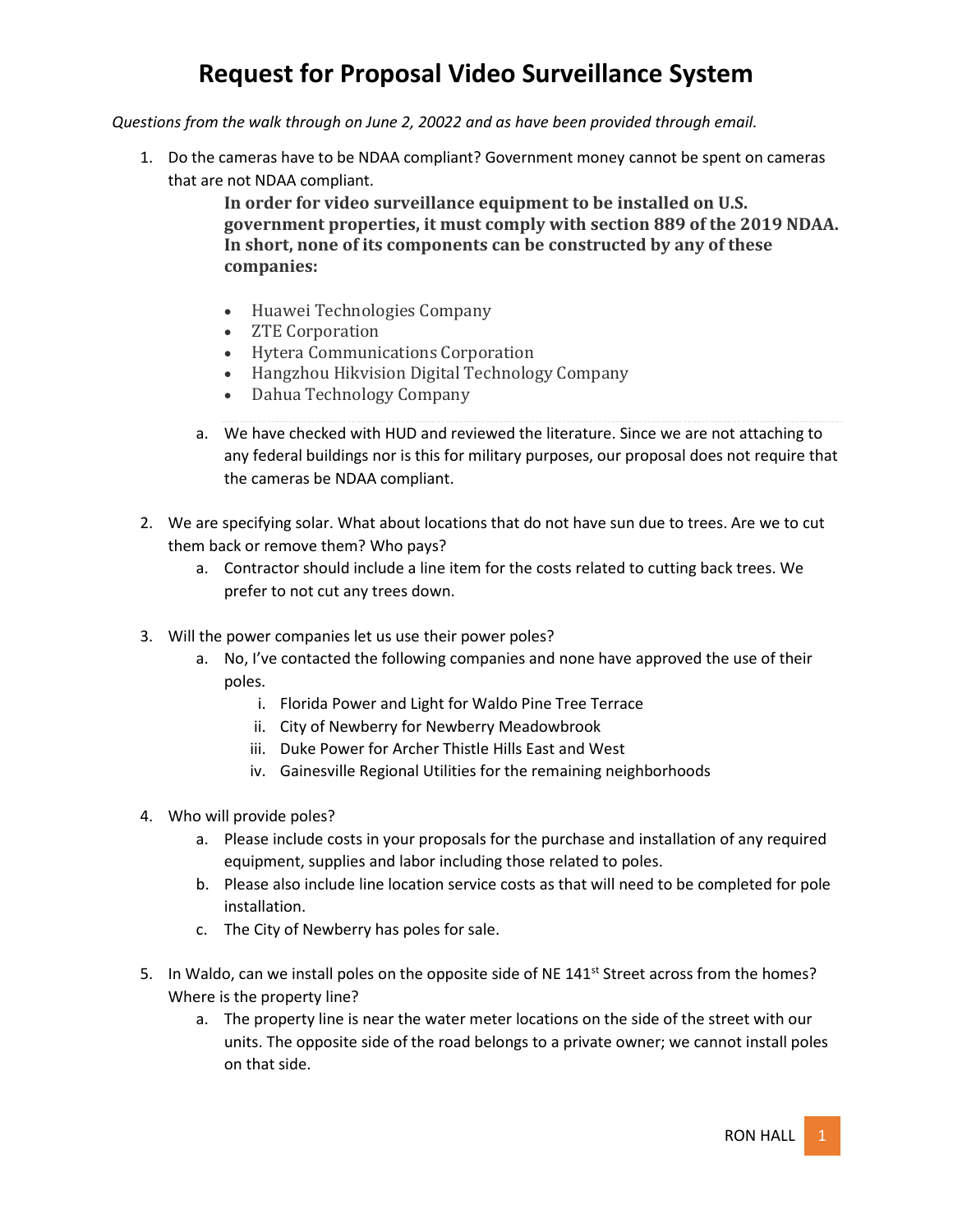- 6. Are we supposed to include costs for recurring fees?
	- a. Please see the RFP for further details including Attachment 5 "Price Proposal". There is a location on the form to put in recurring costs.
- 7. How much cloud storage will be required?
	- a. Minimum of 14-days. This varies depending on camera type and set up. Please note the details of what you are proposing in your response.
- 8. Who owns the power for each location?
	- a. See question #3 above.
- 9. How zoom able do you need the cameras? Facial recognition? The costs increase with more detail.
	- a. No facial recognition or tag reading. We want to provide general safety and security of our residents and facilities.
- 10. Should we budget costs for multiple years?
	- a. See question #6 above
- 11. How soon after Board approval will we need to sign contracts and start?
	- a. The proposal recommendations will go before the Board on July 6, 2022 @ 5:00pm. We would like to have the awardee sign the contracts within a week of approval. We can arrange for an appropriate time frame for installation after or during contract signing.
- 12. Will permits be required? If so, who pays for them? Which municipalities would they be with?
	- a. We are not positive on what permits may be required; however, all permit costs are the responsibility of the contractor. Permits can be secured through the individual cities where the sites are located and/or the Alachua County Permit office. See also #3 above.
- 13. When poles are placed, do they have to be congruent with the power poles?
	- a. Not necessarily, however the permit office(s) may require location approval if permits are required.
- 14. Can you provide the locations of any known well, septic tanks, drain fields,…etc.?
	- a. Yes,
		- i. Archer has septic tanks and drain fields behind each unit.
		- ii. Waldo has older septic tanks and drain fields behind each unit; however, they are abandoned but not filled.
		- iii. Newberry has older septic tanks and drain fields behind each unit; however, they are abandoned but not filled.
		- iv. There are no known wells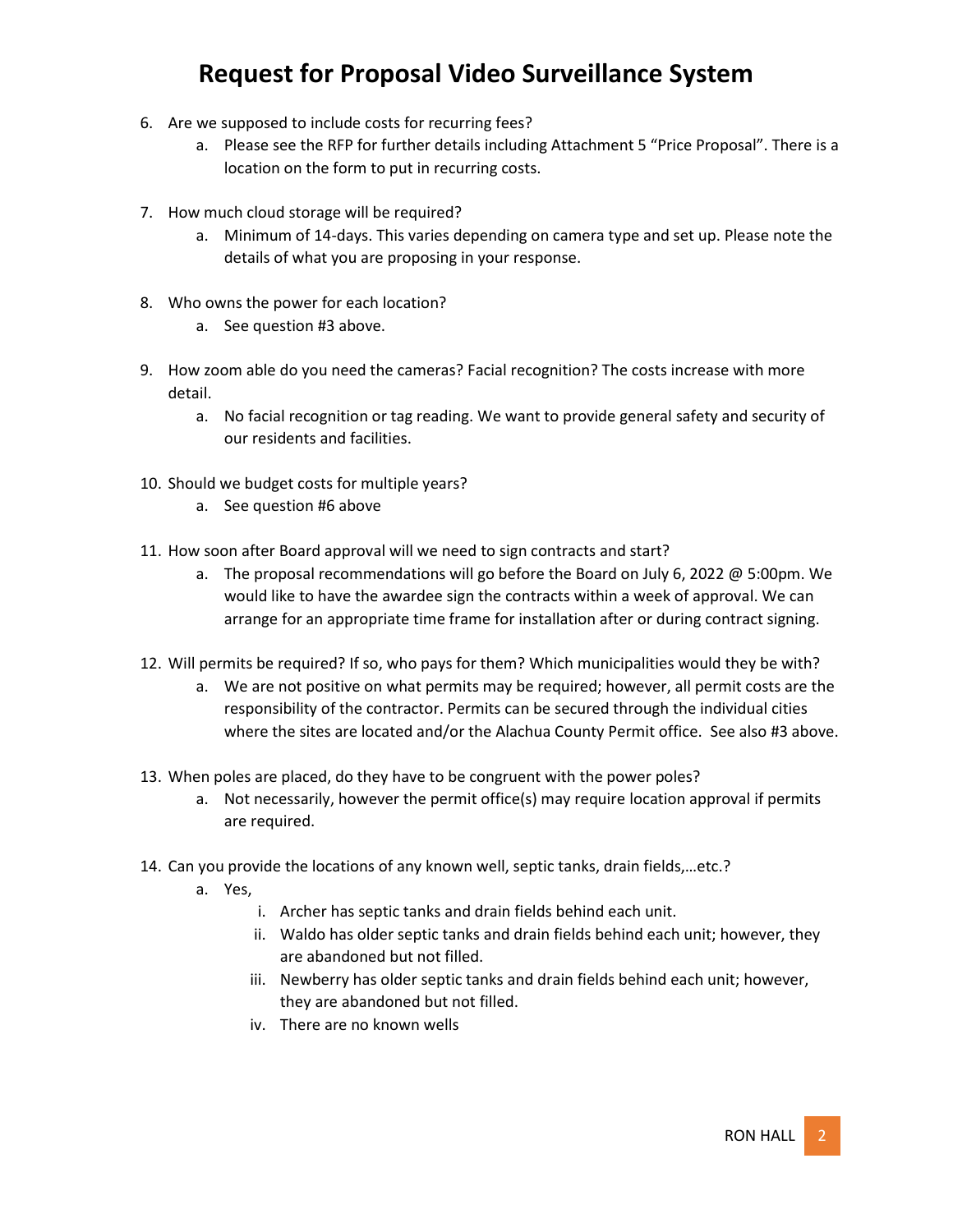- 15. Are there any gas lines?
	- a. Yes, there are gas lines in Waldo, Archer, and Newberry that are LP and serviced by Davis Gas in Gainesville.
	- b. The locations in the City of Gainesville may have Natural Gas services by Gainesville Regional Utilities.
	- c. It will be the contractor's responsibility to get line locations completed before digging. The Director of Operations Ron Hall will work with the contractor to reduce the burden.
- 16. What about tree work? Who is responsible?
	- a. See question #2 above.
- 17. What are the internet capabilities and needs for the project? Who pays?
	- a. We will pay for the internet. Broadband capabilities.
	- b. Also see #7 above and RFP requirements
- 18. What range do you want on the cameras? Tilt and zoom capabilities?
	- a. We want to be able to tilt and zoom in
	- b. 120' range
- 19. How many people need to be trained on the system? How many training locations?
	- a. One training location for three staff
- 20. Do we want a video wall? If so, what are the specifications? This will require a large bandwidth.
	- a. We are not requesting a video wall
- 21. What do we want to see? Just front a back of units?
	- a. We want to provide safety and security for our residents and facilities.
	- b. We want to see the general areas of the property including the front and backs of units.
	- c. See also question #9 above
	- d. We want to cover as many units as we can
- 22. Can we mount on the structures?
	- a. Yes, as long as it is placed in a safe location
- 23. What power options will be available for areas where solar is not a viable option?
	- a. We would have to arrange for power to be supplied by the municipality. Residents pay for their own utilities; we do not supply power under our name at the locations.
- 24. Is the category cabling, switches and equipment already installed at all locations?
	- a. There is no category by this name. Please review the specifications.
- 25. Is the project funded? Or is this RFP for budgetary purposes?
	- a. The project is funded and will need to start shortly after any approval by the Board on July 6, 2022.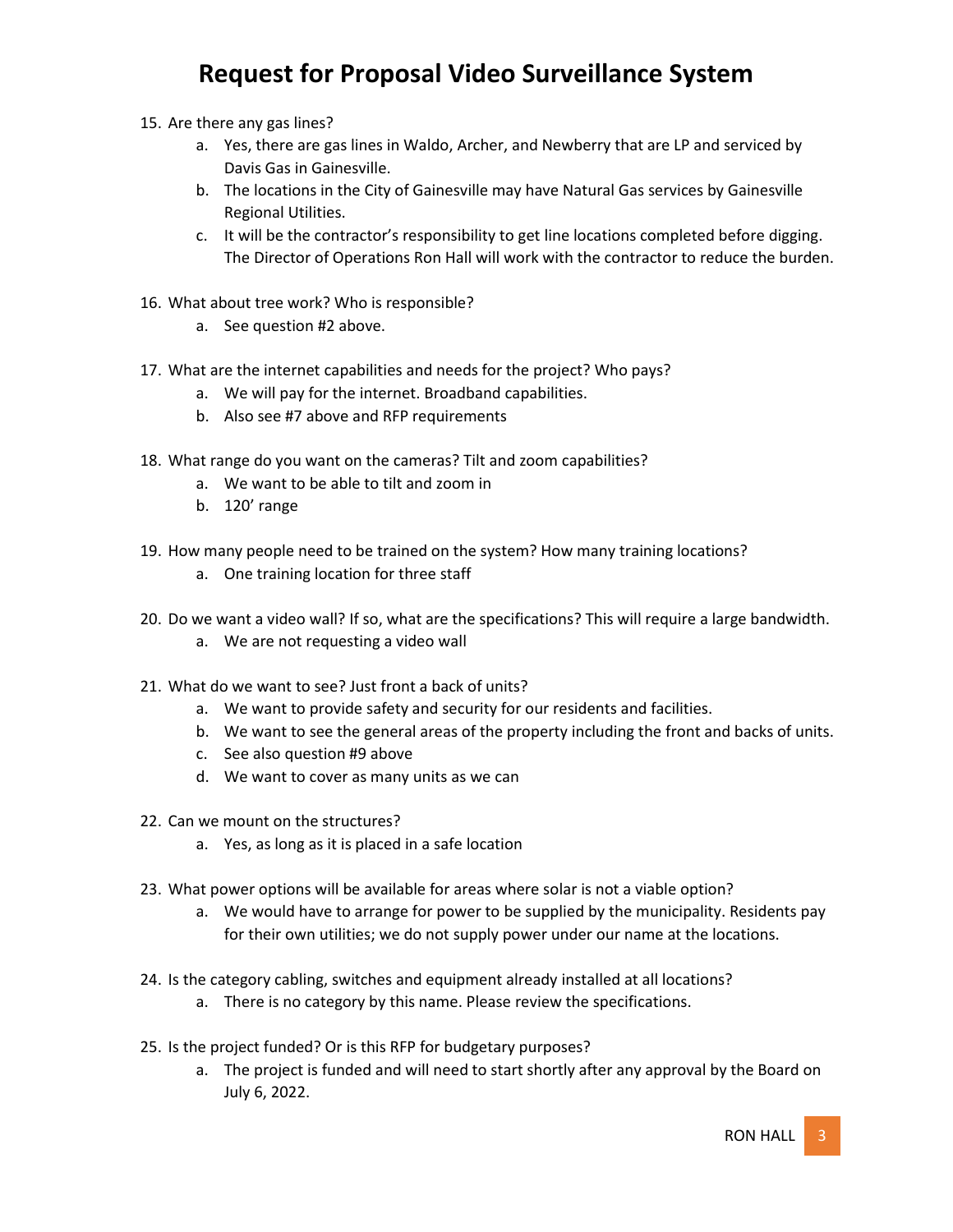- 26. Does the county consider SDVOSB set-asides in the minority category? Some counties do, some don't. We do have a SDVOSB partnership that would meet that requirement if it would benefit the county.
	- a. We are a private non-profit financed through HUD; this is not an Alachua County, FO procurement. Please see the RFP for "Evaluation Criteria".
- 27. Is there an approved budget for the project already, or will that be established after bids are received?
	- a. We have funding set aside as a result of a Safety and Security Grant award. See also #25 above.
- 28. Is there a NDAA compliance requirement for the products? It is our opinion as subject matter experts that NDAA compliant products should be required, especially when using public funds. I did not see anything on NDAA compliance in the RFP. If they are not required, the county is at risk to non-secure imported products from overseas that could put the network, infrastructure, and data at risk.
	- a. We do not have a NDAA compliance requirement on this RFP. See also #1 above
- 29. Does the county want two options? Cloud vs non-cloud? Or cloud only?
	- a. Please see the RFP for our specifications. This is a cloud based RFP
- 30. Are there any specific hours of work for the actual install? Standard 7a-5p, or are these inhabited structures that will require scheduling and potentially afterhours/overnights/weekends?
	- a. We will arrange work with the awardee, but generally speaking we would prefer to have work completed during the Monday through Friday 8 to 5 time frame.
- 31. Do you have site plans for each of the properties with network/equipment room locations listed that you can share with us?
	- a. Site plan/locations are part of the RFP under Attachment 15. You can visit sites on your own should you like. I think it could take 4 to 6 hours to go to all sites.
	- b. There are no network or equipment rooms to see at the locations. This will be a solar powered wireless system.
- 32. From a budget perspective, is the grant money expected to fully cover the entire project or is ACHA anticipating additional funds will be needed above and beyond the grant that AHCA has approved budget for?
	- a. We have a Safety and Security grant that we expect to cover the costs. This has already been approved.
- 33. Will the project be an all or none or will this be broken up into as many sites as possible within the budget leaving additional housing sites to be added to later down the line?
	- a. We will attempt to do all of our sites listed under this grant. We could expand or reduce depending on costs.